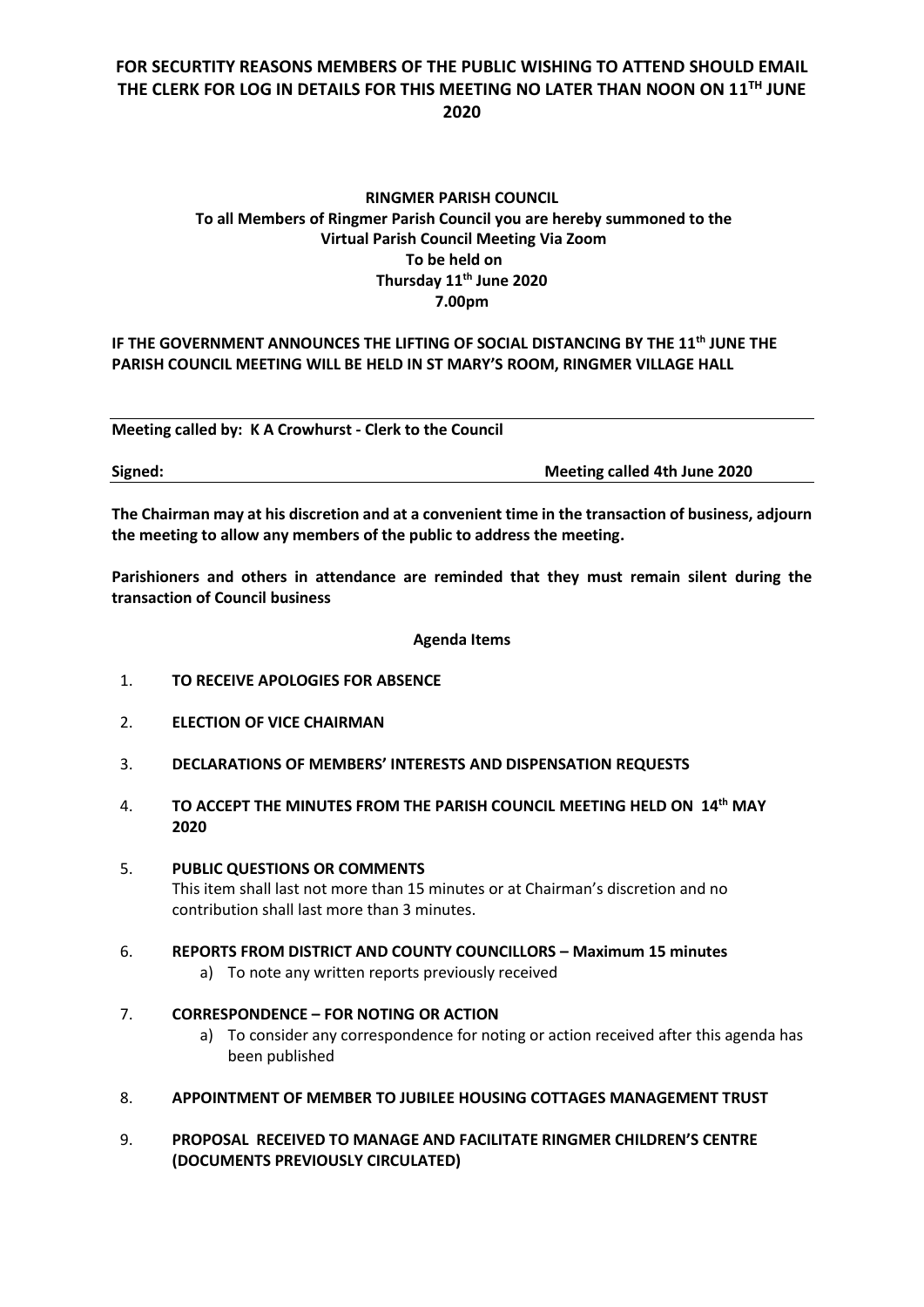# **FOR SECURTITY REASONS MEMBERS OF THE PUBLIC WISHING TO ATTEND SHOULD EMAIL THE CLERK FOR LOG IN DETAILS FOR THIS MEETING NO LATER THAN NOON ON 11 TH JUNE 2020**

#### 10. **OFFICE & FINANCE:**

- a) Payments and receipts  $31<sup>st</sup>$  May 2020 (Previously circulated)
- b) Bank Reconciliations
- c) Bank summary
- d) Cost Centre Report
- e) Quotation(s)
- f) Grant application(s)/Donations
- g) Bank account signatories Progress
- h) Statement of Reserves

### 11. **ANNUAL RETURN & FINAL ACCOUNTS 2019 – 2020 FINAL ACCOUNTS DOCUMENT AND COPY OF AUDIT FORM PREVIOUSLY CIRCULATED**

- a) Income and expenditure for the year To approve end of year accounts
- b) End of year Bank reconciliation(s) Business account and Community Account
- c) Approve sections 1 Annual Governance Statement
- d) Approve Section 2 Accounting Statements
- e) Approve the Annual Risk Assessment
- f) Internal Auditors report To accept and agree any actions arising from the report
- g) Effectiveness of Audit To agree Ringmer Parish Council have effective control measures in place

### 12. **PLANNING APPLICATIONS**

#### **LW/20/0201 Caburn Field Anchor Field Ringmer East Sussex**

Application to vary condition 1 to allow minor alterations to layout to facilitate drainage easement, in relation to planning approval LW/18/0808

#### **LW/20/0155 Bluebell Cottage Laughton Road Ringmer East Sussex BN8 5NH**

Roof conversion including raised ridges to dwelling, detached garage and side extension

**LW/20/0262 6 Corner Green Lewes Road Ringmer East Sussex BN8 5PS**

Erection of single storey side extension

#### **LW/20/0265 Pilon Danes Laughton Road Ringmer East Sussex BN8 5NH**

Roof extension, internal alterations and parking area to form integral residential annexe accommodation

#### **LW/20/0186 23 Shepherds Way Ringmer East Sussex BN8 5LT**

Demolition of existing conservatory and erection of two storey rear extension

### **LW/20/0290 Clayhill Woods Isfield Road Ringmer East Sussex**

Proposed change of use from Agricultural use to Dwelling (C3) under Schedule 2, Part 3, Class Q of The Town and Country Planning (General Permitted Development) (England) Order 2015 (as amended)

#### **LW/20/0011 Averys Nurseries Uckfield Road Ringmer**

Outline Planning Application - Outline application (Acess only) for demolition of existing commercial/agricultural buildings and construction of new office/light industrial